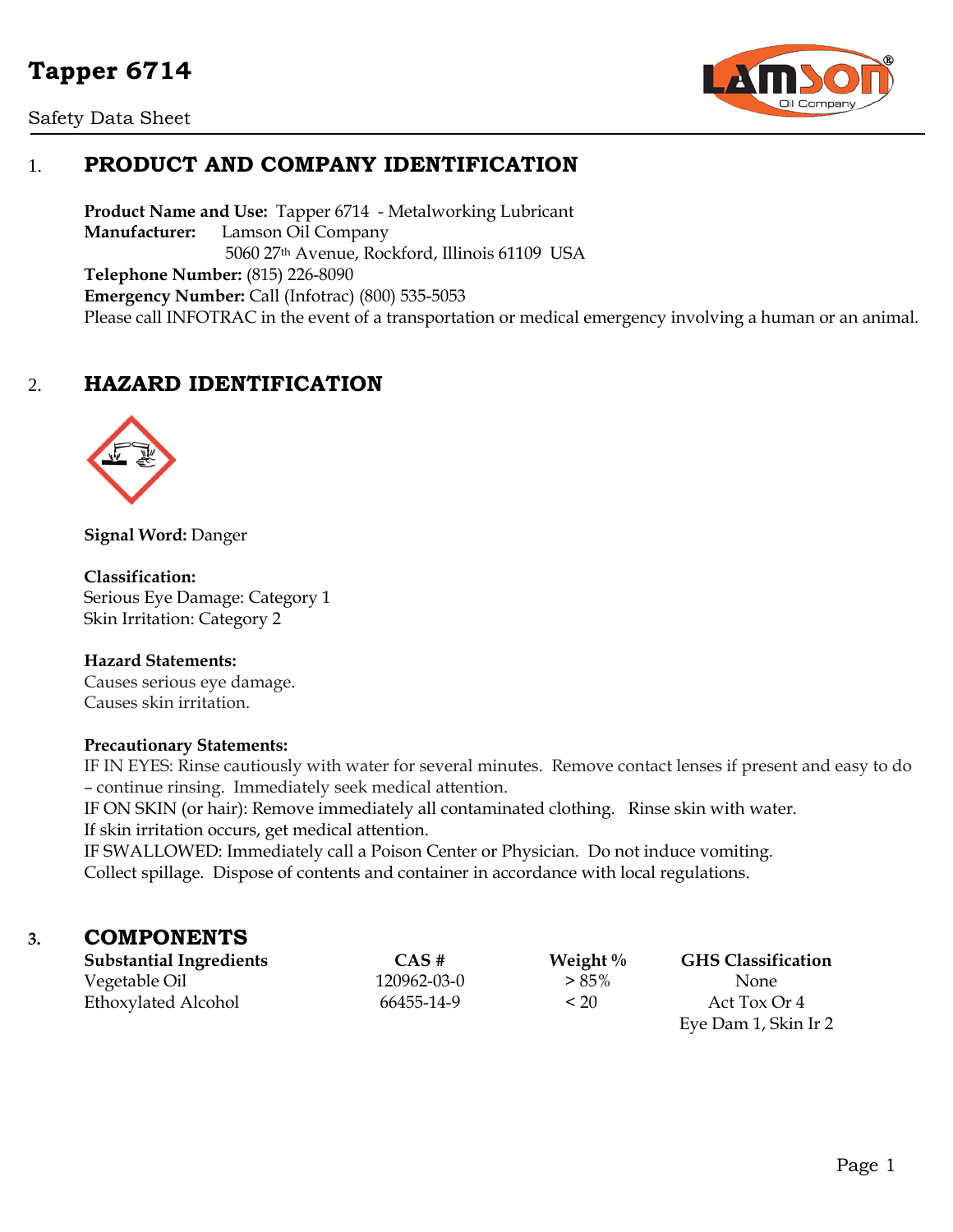## Safety Data Sheet



# 4. **FIRST AID MEASURES**

**IF IN EYES**: Rinse cautiously with water for several minutes. Remove contact lenses if present and easy to do – continue rinsing. Immediately seek medical attention.

**IF ON SKIN** (or hair): Remove immediately all contaminated clothing. Rinse skin with water. If skin irritation occurs, get medical attention.

**IF SWALLOWED**: Immediately call a Poison Center or Physician. Do not induce vomiting.

**IF INHALED:** Remove to fresh air; apply artificial respiration if necessary. Get medical attention.

# 5. **FIRE-FIGHTING MEASURES**

### **General Hazard**

Under fire conditions substances can be released that require the need for self-contained breathing apparatus and chemical-protective clothing.

## **Fire-Fighting**

Keep fire exposed containers cool with water spray. Separate unburning product from fire. Use carbon dioxide, foam, or dry chemical extinguishing media to put out fires.

## **Unusual Decomposition Products Under Fire Conditions**

None

# 6. **ACCIDENTAL RELEASE MEASURES**

### **Personal Precautions**

Thoroughly wash skin after contact. Take off contaminated clothing and launder before reuse.

### **Environmental Precautions**

Dike large spills to prevent ingress into sewers. Clean spills with absorbent and store in marked containers for disposal. Rinse area with water to remove slip/fall hazard. Dispose of contents and container in accordance with local regulations.

# 7. **HANDLING AND STORAGE**

## **Safe Handling and Storage**

Store in a well ventilated place. Keep cool. Do not handle, store, or dispense near open flames or ignition sources. Keep containers inside and out of direct sunlight. Avoid extreme temperatures. Product increases in viscosity as temperature decreases. Warm and mix well before using. Do not reuse containers.

### **Incompatible Products**

Avoid strong oxidizing and reducing agents.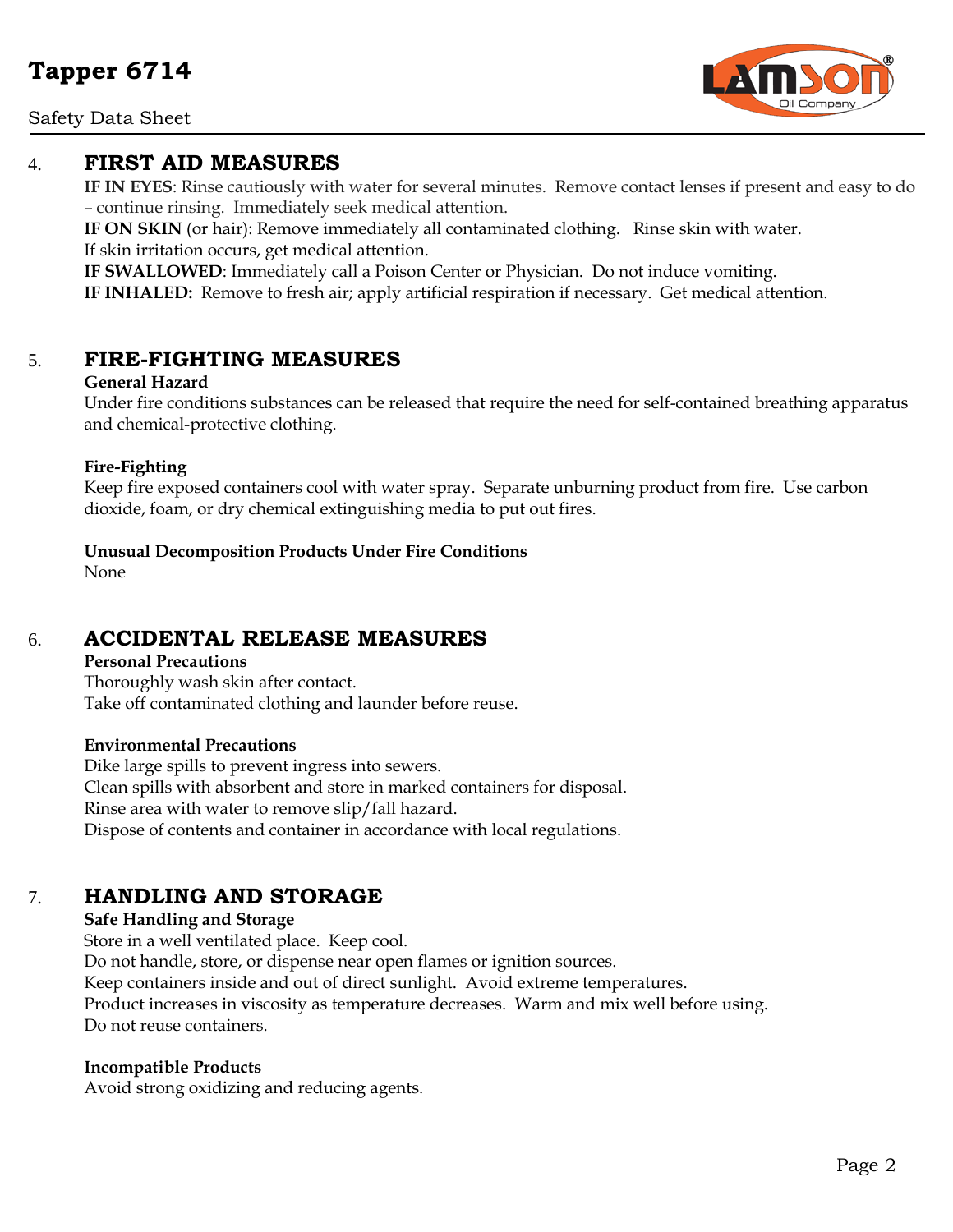# **Tapper 6714**

## Safety Data Sheet



# 8. **EXPOSURE CONTROL AND PERSONAL PROTECTION**

#### **Ventilation**

Local exhaust is usually sufficient. General exhaust is preferred.

### **Personal Protection**

Use approved respirator when airborne exposure limits are exceeded. Use chemical resistant gloves to avoid prolonged contact. Wear goggles or safety glasses with splashguards.

## **Work Place Exposure Guide Lines**

ACGIH has given vegetable oil a TLV of 10 mg/m3. OSHA has given vegetable oil a PEL of 5 mg/m3.

# 9. **PHYSICAL AND CHEMICAL PROPERTIES**

| <b>Boiling Point:</b>                          | $>$ 500 °F                                |  |
|------------------------------------------------|-------------------------------------------|--|
| Specific Gravity (water =1):                   | 0.91                                      |  |
| Vapor pressure (mm Hg):                        | Practically Non-Volatile                  |  |
| <b>Melting Point:</b>                          | Not Applicable                            |  |
| Vapor Density (Air =1):                        | > 5                                       |  |
| Evaporation Rate (butyl Acetate=1):            | Nearly Zero                               |  |
| Solubility in water:                           | Rinsable                                  |  |
| Reactivity in water:                           | <b>NIL</b>                                |  |
| <b>Appearance and Odor:</b>                    | Clear, Light Yellow Liquid; Mild Odor     |  |
| Flash point:                                   | $>$ 500 °F                                |  |
| Flammable Limits (volume percent in air):      | LEL: Not Established UEL: Not Established |  |
| <b>Autoignition Temperature:</b> approximately | Not Established                           |  |

# 10. **STABILITY AND REACTIVITY**

**Stability:** [ ] Unstable [ X ] Stable **Conditions to avoid:** None **Incompatibility (Materials to avoid):** Strong oxidizing and reducing agents. **Hazardous Decomposition Products:** Thermal decomposition may produce oxides of carbon. **Hazardous Polymerization:** [ ] May Occur [ X ] Will Not Occur **Conditions to Avoid:** Not Applicable

# 11. **TOXICOLOGICAL INFORMATION**

This product has minimal toxicity when inhaled, ingested, or when skin or eye contact is made. This product is not expected to cause cancer or to be a skin sensitizer. No data is available to indicate that any ingredient is mutagenic or genotoxic. This product is not expected to cause reproductive or developmental effects. This product causes serious eye damage. Prolonged or repeated exposure to the skin may result in possible irritation and dermatitis.